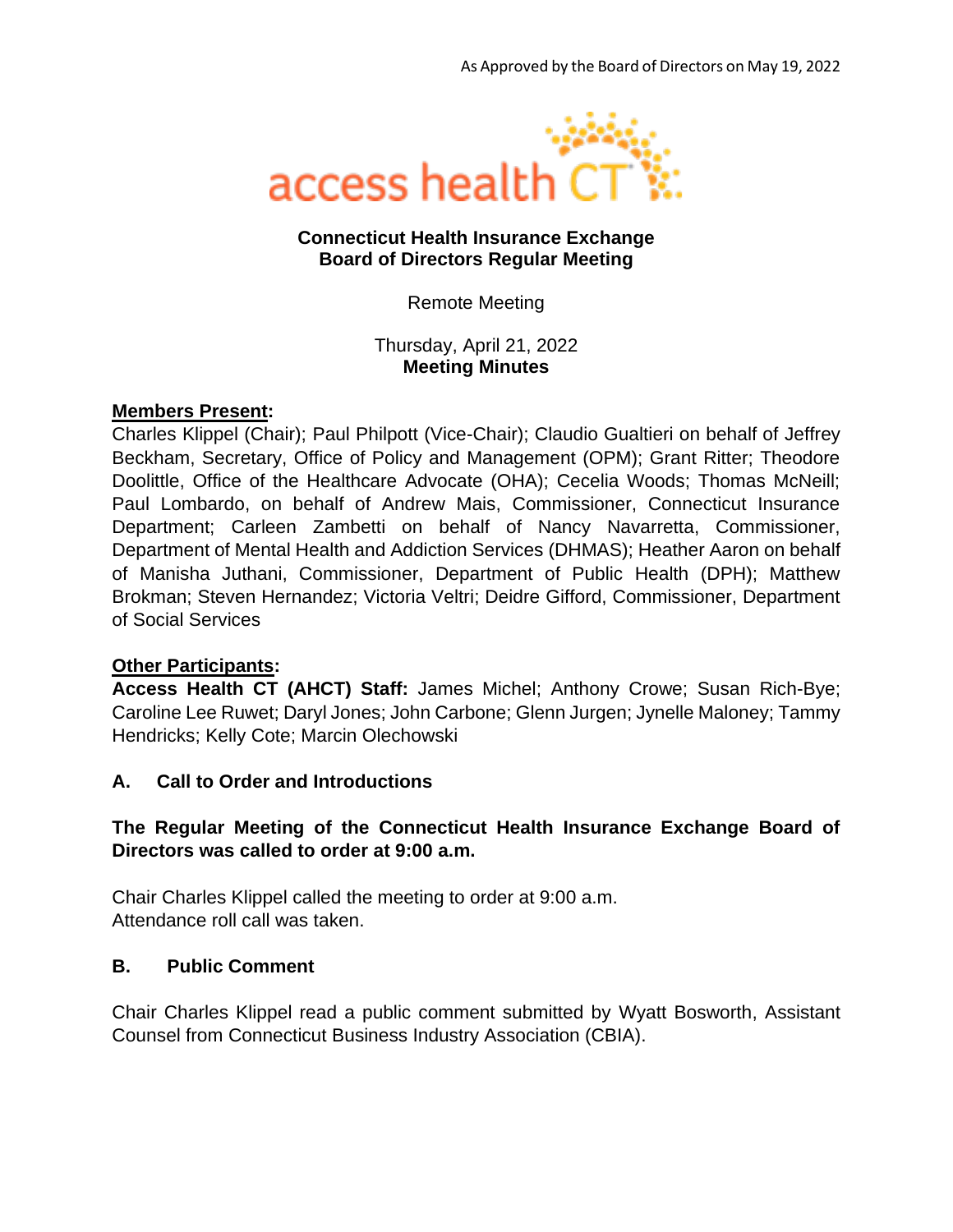# **C. Vote**

Chair Charles Klippel requested a motion to approve the February 17, 2022, Regular Meeting Minutes. Motion was made by Paul Philpott and seconded by Thomas McNeill. Roll call vote was ordered. **Motion passed unanimously.**

# **D. CEO Report**

James Michel, Chief Executive Officer, presented the CEO Report. Mr. Michel thanked the Board for its continuous support and guidance for Access Health CT (AHCT). Mr. Michel stated that the *Hartford Business Journal* has awarded AHCT as being one of the best places to work in Connecticut. Mr. Michel praised the AHCT Board of Directors and staff for making the Exchange a place where everyone has a purpose and feels connected to the mission-driven work and contributes to the award-winning company culture.

Mr. Michel added that the Broker Academy has more than 130 applicants for the program and pointed out that preparations are under way to start the classes on June 1. Mr. Michel briefly outlined the meeting's agenda, which includes the topic of a modest increase in the assessment rate and stressed that, if approved by the Board, it would still be the lowest assessment rate in the country. Mr. Michel noted that AHCT has been active in the Quasi-Agency Working Group, which has been closely monitoring Senate Bill 473, An Act Concerning the State Contracting Standards Board. Mr. Michel noted that if implemented, this legislation would create new requirements for the quasi-public agencies that could hinder AHCT's ability to act in a quick and a nimble manner. Mr. Michel thanked the Board for their continuous support of AHCT.

## **E. Finance Update**

Daryl Jones, Director of Finance, presented the Finance Update. Mr. Jones noted that the Finance Committee unanimously approved the Fiscal Year (FY) 2022 3rd Quarter Budget Report, the Proposed FY 2023 Budget as well as the assessment recommendation.

Mr. Jones provided a summary of the FY2022 Budget vs. Actuals. Mr. Jones noted that the Approved Adjusted Budget was \$39,286,434 while the actuals were \$36,222,605, which resulted in a variance of \$3,063,829 mainly due to timing. Mr. Jones provided a detailed analysis of the FY 2022 3rd Quarter Budget Report and added that variances were also due to assessment decline and timing of grant reimbursements.

Mr. Jones went on to provide the FY2022 Proposed Final Budget Summary. Mr. Jones noted that the total FY2022 Approved Adjusted Budget and the FY2022 Proposed Final Budget would not differ from each other and would be \$54,295,784. Mr. Jones stated that there are changes within this budget that would require the Board's approval. Mr. Jones noted that under the revenue section, grants are increased by \$25,000 for support of the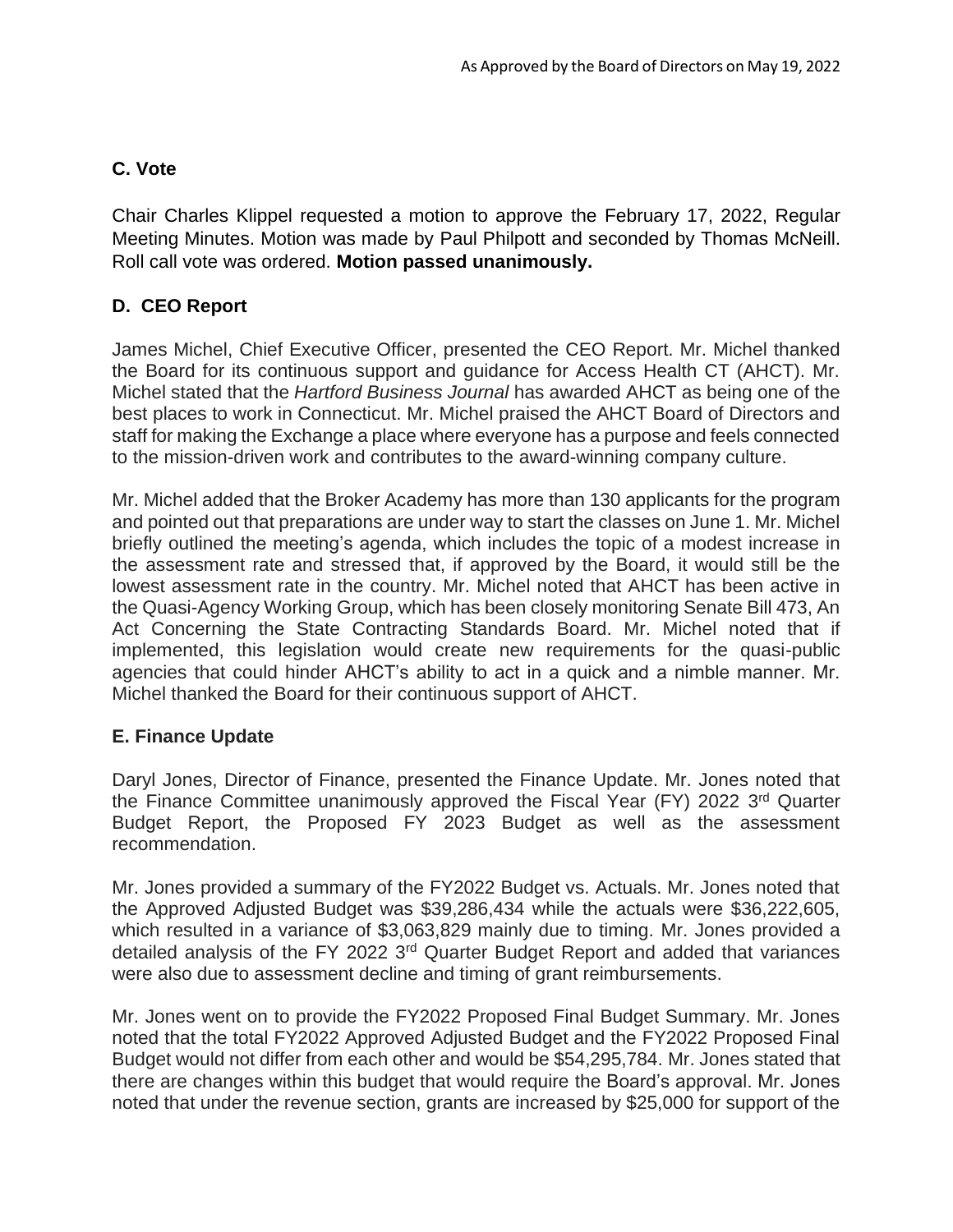Broker Academy and the \$440,000 for the All-Payer Claims Database (APCD) which is a legislative mandate. Mr. Jones added that the marketplace assessment value declined by \$442,000 in the second half of the fiscal year.

Mr. Jones went on to provide the Board with AHCT's financial saving measures such as lowering employee salaries by \$345,000 due to the employee turnover and lower medical insurance cost. Mr. Jones indicated that \$189,000 was added to cover a gap in vacant positions by using contract work. Mr. Jones outlined that the APCD cost was added; \$237,000 was saved in IT enhancements and \$50,000 was saved due to the decrease in travel because of the continuing pandemic.

Mr. Jones went on to provide details on the FY2022 Projected Reserve Fund Balance. Mr. Jones stated that as of June 30, 2021, the audited reserve stood at \$23,946,990 which amounted to 8.2 months of operating funding. Mr. Jones detailed various reserve expenses such as the APCD cost and ARPA costs among others, which would result in the reserve projection on June 30, 2022, to stand at \$20,852,496, which amounts to 7.1 months of operating funding.

Chair Charles Klippel requested a motion to approve the 3rd Quarter Budget Report – Operating and to approve two non-budgeted additional expenses to the FY 2022 Adjusted Budget: \$440,120 to fund the mandated APCD cost, and \$25,000 for the Broker Academy as presented by Exchange Staff. Motion was made by Victoria Veltri and seconded by Paul Philpott.

Grant Ritter inquired about the mandated cost to fund the APCD. Susan Rich-Bye, Director of Legal and Governmental Affairs, answered that the cost was mandated by the Connecticut General Assembly. Mr. Ritter inquired whether any funding to AHCT was provided. Ms. Rich-Bye pointed out that no funding was provided but a requirement was put in place to charge an assessment to fund its operation. James Michel, CEO, pointed out that this year, this funding will come out of AHCT's reserves, however, next year, it will not be the case. Roll call vote was ordered. **Motion passed unanimously.** 

Chair Charles Klippel requested a motion to approve a transfer of \$440,120 from the reserves for the mandated APCD cost to the FY2022 Budget. Motion was made by Victoria Veltri and seconded by Thomas McNeill. Roll call vote was ordered. **Motion passed unanimously.**

Mr. Jones presented the Fiscal Year 2023 Proposed Budget. Mr. Jones stated that the FY2023 Proposed Budget is \$54,846,301, of which \$20,486,301 represents the Department of Social Services (DSS) Shared Cost. Mr. Jones noted that compared to the prior FY, the budget increased by \$550,517. Mr. Jones stated that in the proposed budget \$1.2 million will be moved from the reserve to fund new system enhancements. Mr. Jones pointed out that the budget assumes a \$1.4 million increase in assessments based on a new rate beginning in January of 2023.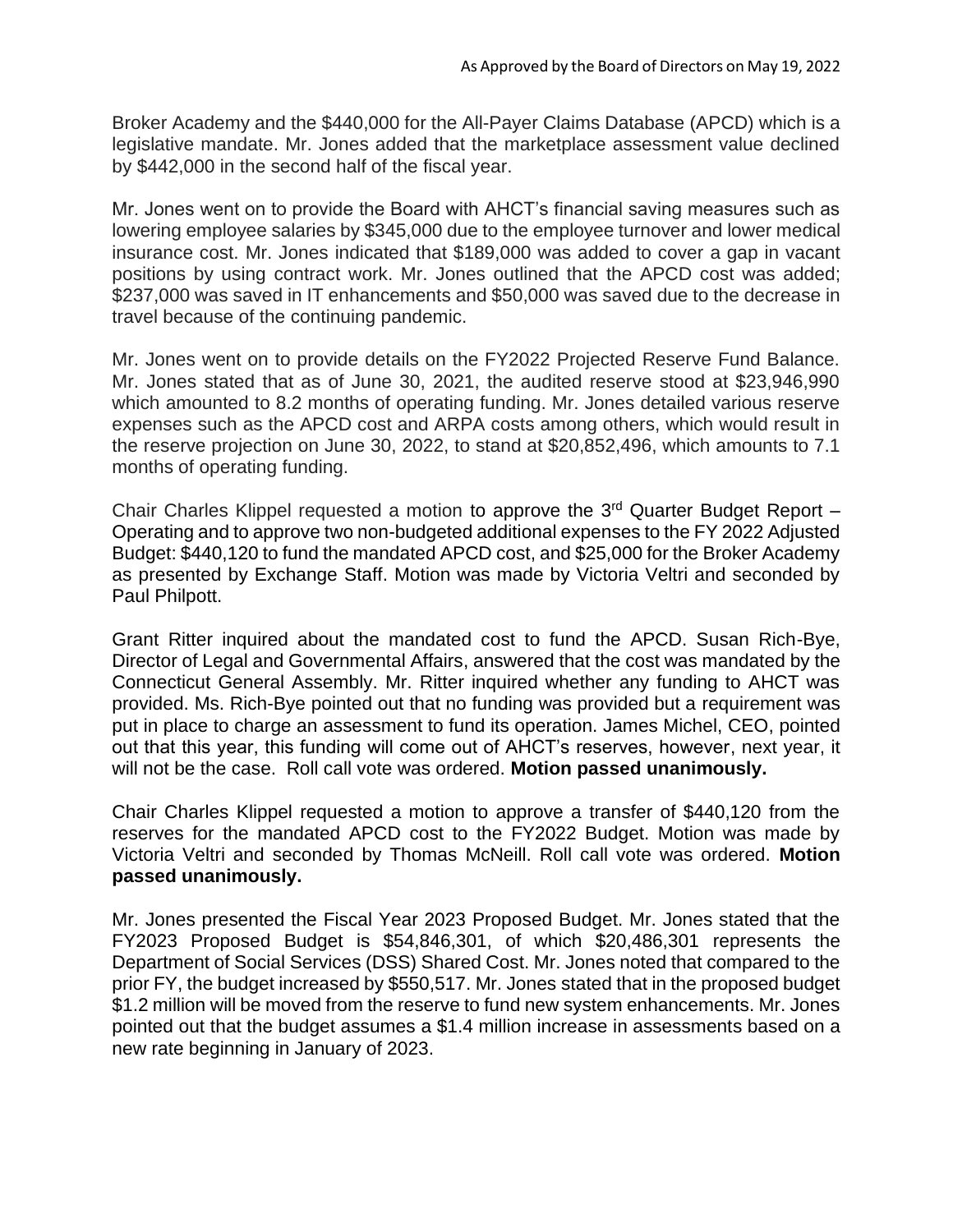Mr. Jones provided details of the proposed budget and the expenses, which includes salaries, fringe benefits and other budget line items.

Mr. Jones continued to provide details of the Shared Costs with DSS. Discussion ensued concerning \$688,000 which is proposed to be removed from the budget due to inactivity and was part of the DSS budget for a few years for system enhancements. Since it was not used, AHCT is proposing to remove it from the budget. Matthew Brokman asked for additional information pertaining to this line item and Mr. Michel pointed out that these were federal funds that were to be utilized by DSS for the shared costs pertaining to system enhancements. Mr. Michel emphasized that they are not part of AHCT's budget. Additional details about the proposal for this line item being removed were requested. Mr. Jones went on to say that the DSS funding source was not utilized anymore therefore it was proposed to be removed. Mr. Michel added that once more clarity is provided by DSS, it will be shared with the Board.

In light of the public comment provided, Victoria Veltri requested additional more details on the FY2023 Proposed Budget and time to fully understand it.

Mr. Jones provided details on the proposed marketplace assessment revenue and operating cost outlook. Mr. Jones noted that assessment revenues have declined over the last three fiscal years, while operating expenses have increased and are projected to outpace revenues on average \$2.8 million through FY2025.

Mr. Jones acknowledged that revenues are declining due to the shrinking of the small group market resulting from employers moving to self-insured products. Mr. Jones added that new costly requirements by the Centers for Medicare and Medicaid Services (CMS), State of Connecticut – Department of Revenue Services (DRS) and the Internal Revenue Service (IRS) are part of the proposed budget increase.

Mr. Jones explained that in order to meet the declining revenues and additional demands on the budget, AHCT has lowered operational costs by 10 percent and created efficiencies to meet organizational objectives. Mr. Jones added that AHCT utilized \$2.5 million in reserves for unexpected projects and initiatives and proposed an additional \$1.2 million from reserves for FY 2023. The organization received \$1.1 million in grant funding for projects. Mr. Jones stressed that to sustain the level of support and service to meet its customers' needs and to support the core mission and vision, AHCT recommends additional funding for FY2023.

Mr. Jones emphasized that AHCT recommends increasing the assessment rate from 1.65 percent to 1.80 percent and remarked that it will generate an additional \$2.8 million in revenue in a calendar year which includes \$1.4 million for the FY2023 budget.

Mr. Jones stated that this would fund the APCD mandate as well as address declining revenues and rising operational costs. Mr. Jones said that the proposed assessment rate would be effective January 1, 2023. Mr. Jones compared AHCT's assessment rate with other Exchanges, and even if the proposed rate obtains Board's approval, it would still be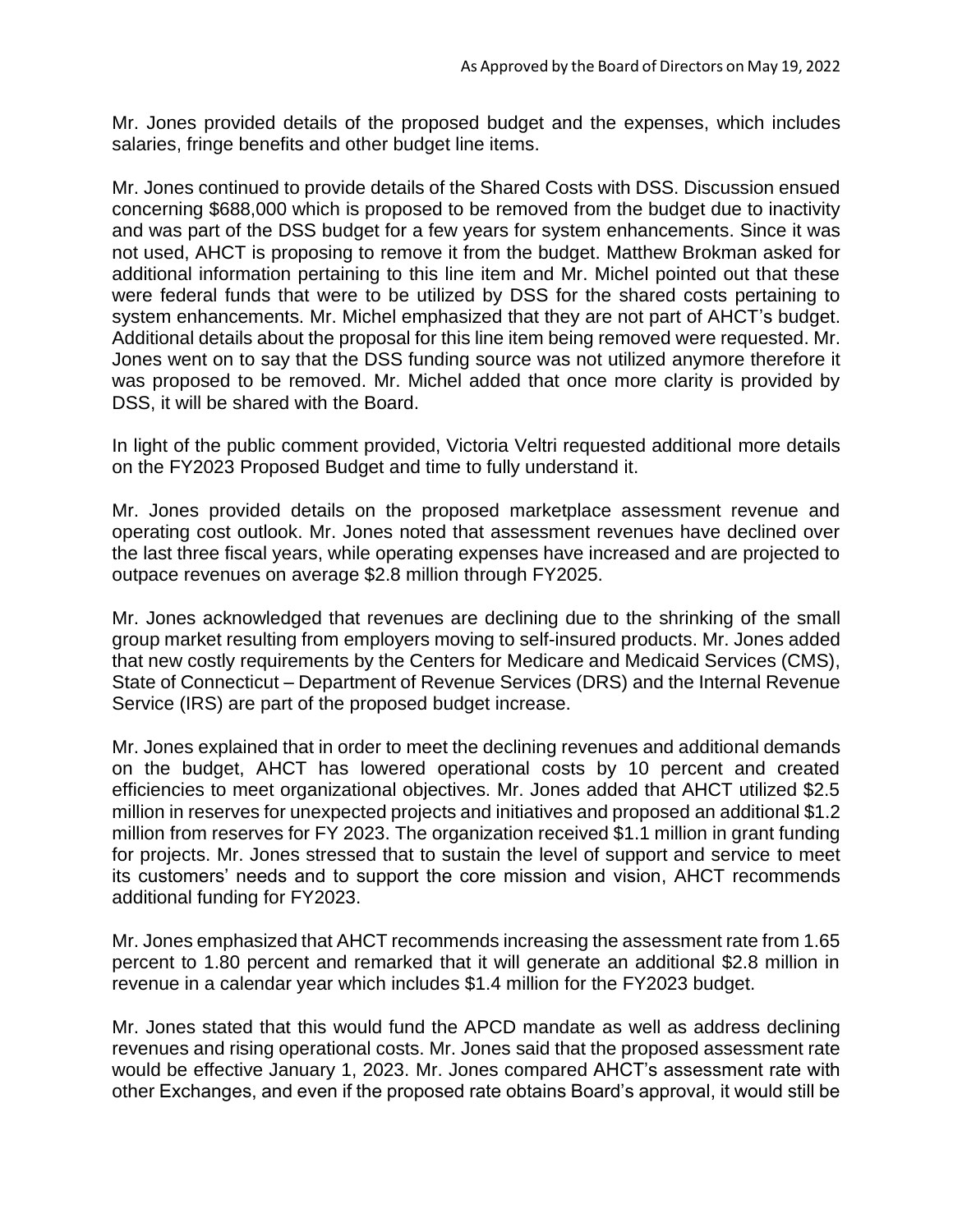by far the lowest assessment rate in the nation. Mr. Jones provided details on the assessment rate increase on customers and indicated that the average premium cost before subsidies will increase by \$1.00 per month for each individual consumer who buys individual, small group and dental plans. Mr. Jones announced that Connecticut consumers receiving Advanced Premium Tax Credits (APTCs) will see an average reduction of 5 cents per month and added that currently, 83 percent of Qualified Health Plan (QHP) enrollees receive APTCs to reduce monthly premiums.

Paul Lombardo asked to identify the actual average premium amounts in the states that are presented on the slide next to the percentage of assessment that they use. Mr. Lombardo added that the actual amounts collected may vary by state, and it could provide a more in-depth information on the actual premium amounts. Mr. Michel stated that each State-Based Marketplace (SBM) is unique and AHCT is completely funded by the assessment. Mr. Michel pointed out that in other states, SBMs receive different types of financial assistance such as perhaps being located in a state office building as well as some SBMs receiving funds from their respective state budgets. Ms. Rich-Bye added that the assessment is levied for plans on and off-Exchange for all fully insured individual, small group, medical and dental plans.

Julie Andrews, Wakely Consulting Actuary, provided additional information on the assessment impact on premiums and stated that overall, differences in applicable assessment on premiums in other states is negligible. Ms. Andrews confirmed Ms. Klippel's statement that the impact on consumers after raising the assessment rate would still be lower than in other states.

Mr. Jones provided the grant update. Mr. Jones noted that AHCT applied for five grants in FY2022, two have been awarded and three are still pending. Mr. Jones stated that the first grant was awarded in September of 2021 for \$1.1 million by CMS to fund certain modernization initiatives. Mr. Jones added that the second grant was awarded in December of 2021 for \$25,000 to fund the Broker Academy outreach and recruiting. Mr. Jones declared that there are three additional grants pending award up to \$425,000 for operation of the program.

Mr. Jones provided a brief update on the Capital Improvement Projects funded from reserves and stated that three carry-forward projects for FY2021 to FY2022 funded from the Operating Budget have been completed and are under budget by \$60,870.

Matthew Brokman asked for a more detailed budget document with a line-by-line version of the budget. Mr. Michel indicated that it will be provided to the Board. Commissioner Gifford expressed her concern that with time, there will be smaller amounts of policies that the assessment will be levied upon and in the future may lead to a situation which may be unsustainable. Mr. Michel noted that the declining base for part of the assessment is the small group market with groups of 50 lives and under. Mr. Lombardo added that at one point, the small group market amounted to about 170,000 members while currently this number stands at between 110,000 and 120,000 members. Brief discussion ensued around the sustainability of funding in the future.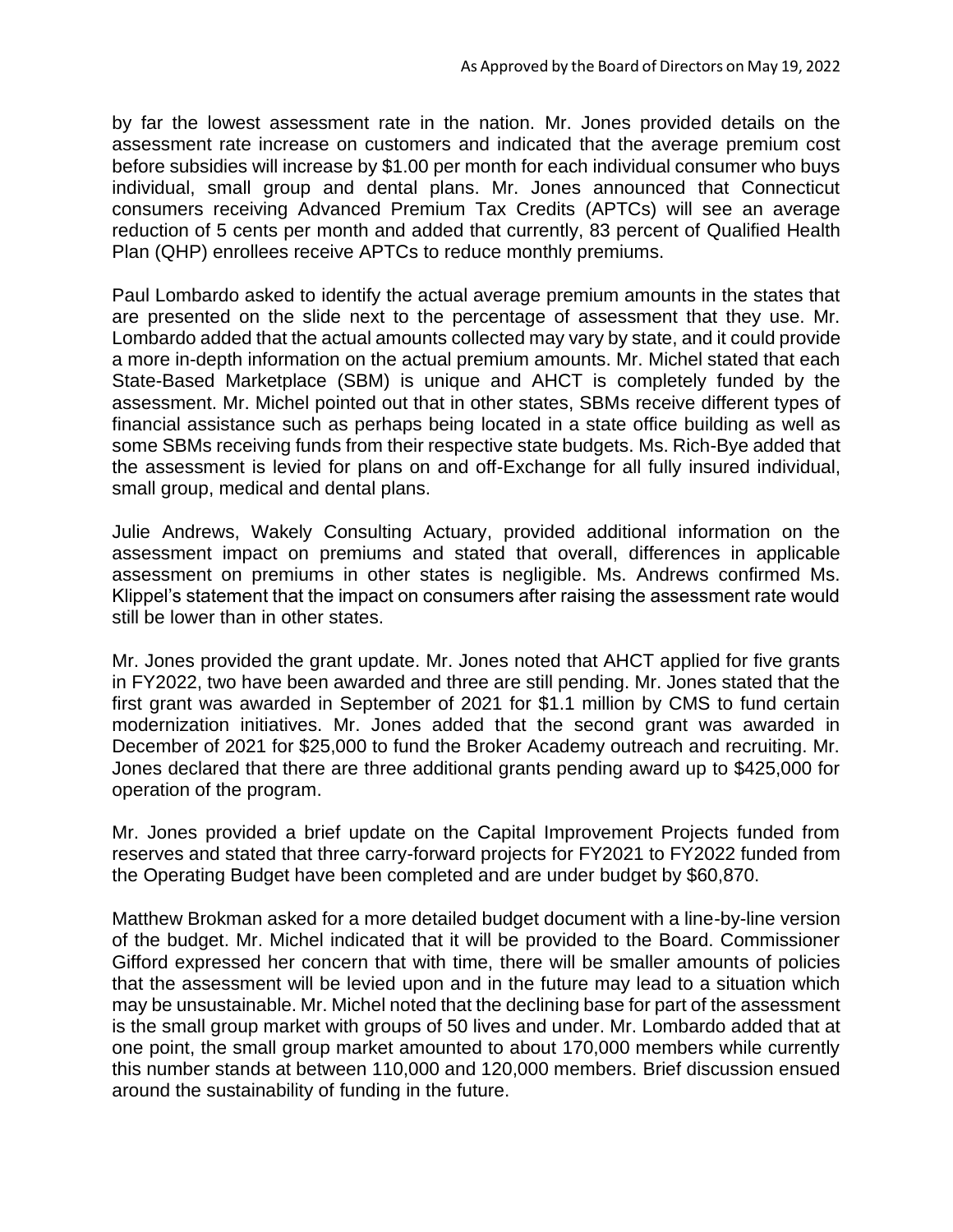Victoria Veltri asked for more information and requested, if possible, to delay the votes on the FY2023 AHCT Budget until May. Mr. Michel noted that the Budget is normally voted on in April to approve both, the budget and plan designs, however, the budget vote will be moved to May so the members can receive more detailed information. Mr. Michel noted that a Board Budget Training will be held prior to the next Board meeting. Claudio Gualtieri noted that the American Rescue Plan Act (ARPA) subsidies are set to expire at the end of the year and asked the staff to provide information on the premiums in case this financial assistance is no longer available. Mr. Gualtieri also posed a question about a hypothetical scenario with the Exchange operating with the current marketplace assessment rate. Brief discussion took place concerning legislative proposals that may affect premiums that are under consideration at the Connecticut General Assembly as well as additional items that can be included in the Board Budget Training session.

## F. **Qualified Health Plan Certification Requirements for 2023 Plan Year - (Votes)**

Kelly Cote, Carrier Product Manager, Susan Rich-Bye, Director of Legal and Governmental Affairs and Julie Andrews from Wakely Consulting, presented the Qualified Health Plan (QHP) Certification Requirements for 2023 Plan Year.

Ms. Cote provided historical steps in the development of the standard plans. Ms. Cote reviewed the Health Plan Benefits and Qualifications Advisory Committee (HPBQ) membership and respective members' expertise. Ms. Cote emphasized that this membership allows the Committee to have meaningful conversations and provide thoughtful recommendations to the Board.

Ms. Cote added that the HPBQ Advisory Committee also reviewed consumer-specific information, such as present and past enrollment, consumer purchasing behavior yearover-year to analyze the trend of metal selection as well as comparing how Connecticut stands with other states pertaining to the medical premium costs and how many options are offered within a marketplace. Ms. Cote provided information on the requirements that have to be met to offer plans on the Exchange. Ms. Cote stressed that the final Actuarial Value Calculator (AVC), the federal guidance pertaining to the Maximum Out of Pocket (MOOP) as well as the IRS regulations have not yet been released.

Susan Rich-Bye, Director of Legal and Governmental Affairs, presented the update on the 2023 Regulatory Variables. Ms. Rich-Bye noted that on the federal level, the expanded subsidies under ARPA are set to expire at the end of 2022. Ms. Rich-Bye added that there is a proposed regulation eliminating the Family Glitch as well as the upcoming end of the Public Health Emergency (PHE) and Medicaid Maintenance of Eligibility (MOE). Ms. Rich-Bye also described the increased eligibility group for the Covered Connecticut Program starting on July 1, 2022.

Ms. Cote went on to provide the 2022 Plan Mix for the Qualified Health Plans (QHPs) in both the individual market and SHOP, as well as the Stand-Alone Dental Plans (SADPs) also for both individual and SHOP. Ms. Cote noted that the HPBQ Advisory Committee has not recommended changes to for the SADPs for the 2023 Plan Year. Ms. Cote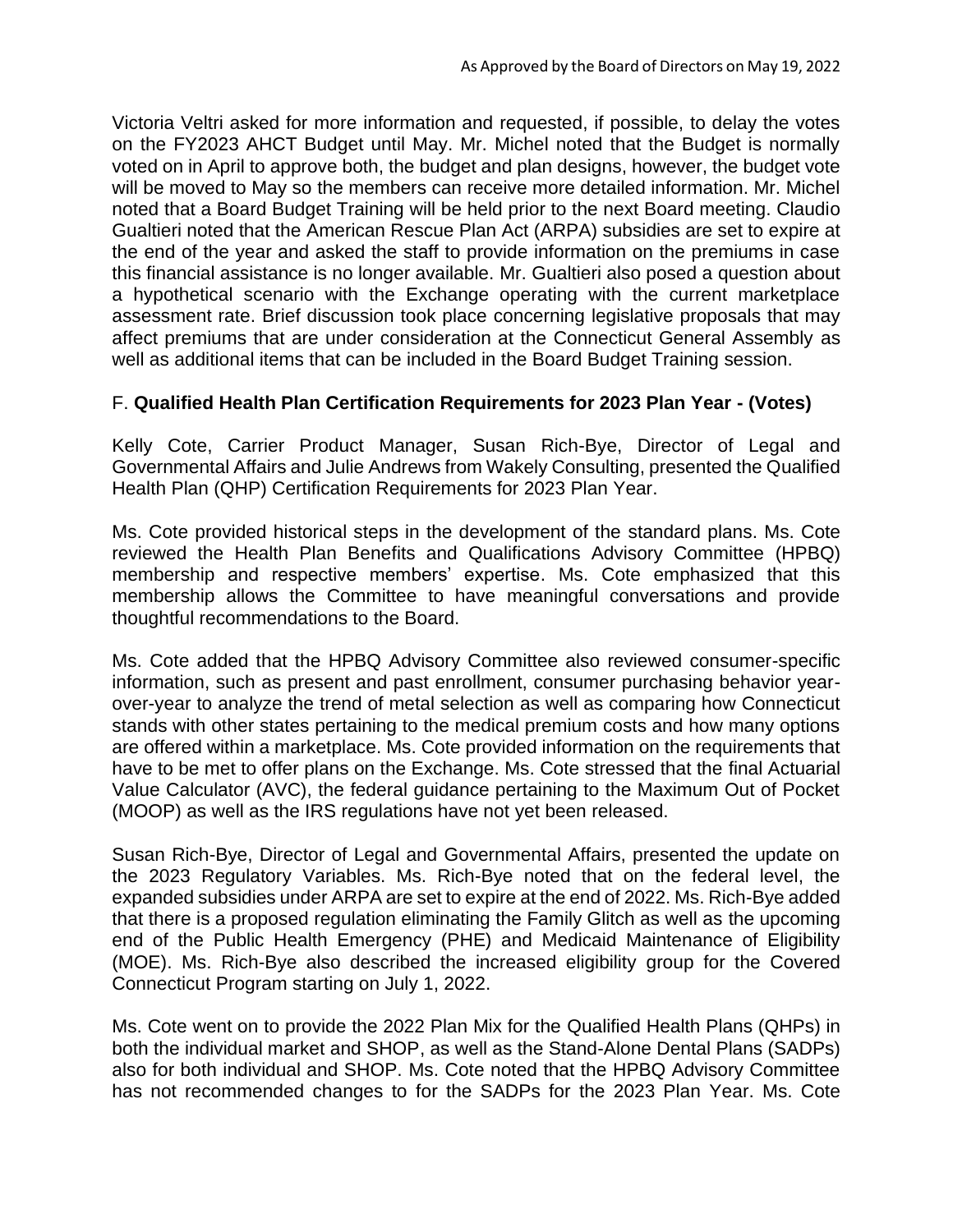outlined the standardized plan development including the impact of various factors, such as implementation of legislative initiatives. Ms. Cote pointed out that the HPBQ Advisory Committee has not recommended any changes to the SADPs for the Individual and Small Group Markets for 2023.

Julie Andrews outlined regulation changes for 2023, which include proposed annual limitation on cost sharing to be increased to \$9100 which does not apply to the Bronze Health Savings Accounts. Ms. Andrews also presented the Cost Sharing Reduction (CSR) variation limits as well as proposed changes to the Federal AVC for 2023 which include information on trending data, demographics, as well as proposed changes to metal level de minimis ranges.

Ms. Andrews discussed the summary of the 2023 proposed AV changes in the individual market. Ms. Andrews reviewed the proposed plans for 2023, starting with the Gold Plan and reviewing the two proposed options and added that Option 1 was chosen by the HPBQ Advisory Committee since this year's version does not meet the compliance requirements. Ms. Andrews noted that the Committee recommended Option 1, which while it does not change the medical deductible of \$1300, it increases the Maximum Out of Pocket (MOOP) to \$6000.

Ms. Andrews went on to inform the Board on the HPBQ Advisory Committee recommendation for the Silver Plan 70% AV. Ms. Andrews explained two possible options for the Silver Plan and the changes that need to be made in order for these plans to be compliant. Ms. Andrews noted that this plan required more adjustments than the plans at the other metal tiers as the AV was further outside of the de minimus range for a silver plan. Options include increasing the medical deductible from the current \$4300 to either \$5000 in Option 1 or to \$5500 in Option 2. Ms. Andrews added that the MOOP in Option 1 would need to be increased to \$9100. Ms. Andrews indicated that in addition to the medical deductible of \$5500, Option 2 would have also required increasing the separate prescription deductible to \$300. Ms. Andrews noted that the Committee recommended Option 1 for the Board's approval.

### **Claudio Gualtieri left at 10:50 a.m.**

Ms. Andrews continued her analysis with the consideration of the Silver Plan CSR variants. Ms. Andrews added that none of the PY2022 Plans in this category would have been compliant for PY2023 and needed to be adjusted by the HPBQ Advisory Committee.

Ms. Andrews stated that the Committee recommended Option 1 for approval which for the 73 percent CSR plan would have a medical deductible of \$4550 and MOOP at \$7250, while the 87 percent CSR plan would change the medical deductible to \$675 and MOOP to \$3000. Ms. Andrews added that for the 94 percent CSR plan the MOOP would increase to \$950 while the medical deductible would remain unchanged at \$0. Ms. Andrews informed the Board that Wakely and AHCT had received a notification from one of the insurers indicating that for the 73 percent CSR plan approved by the HPBQ Advisory Committee, the carrier would not be compliant. Ms. Andrews added that an alternative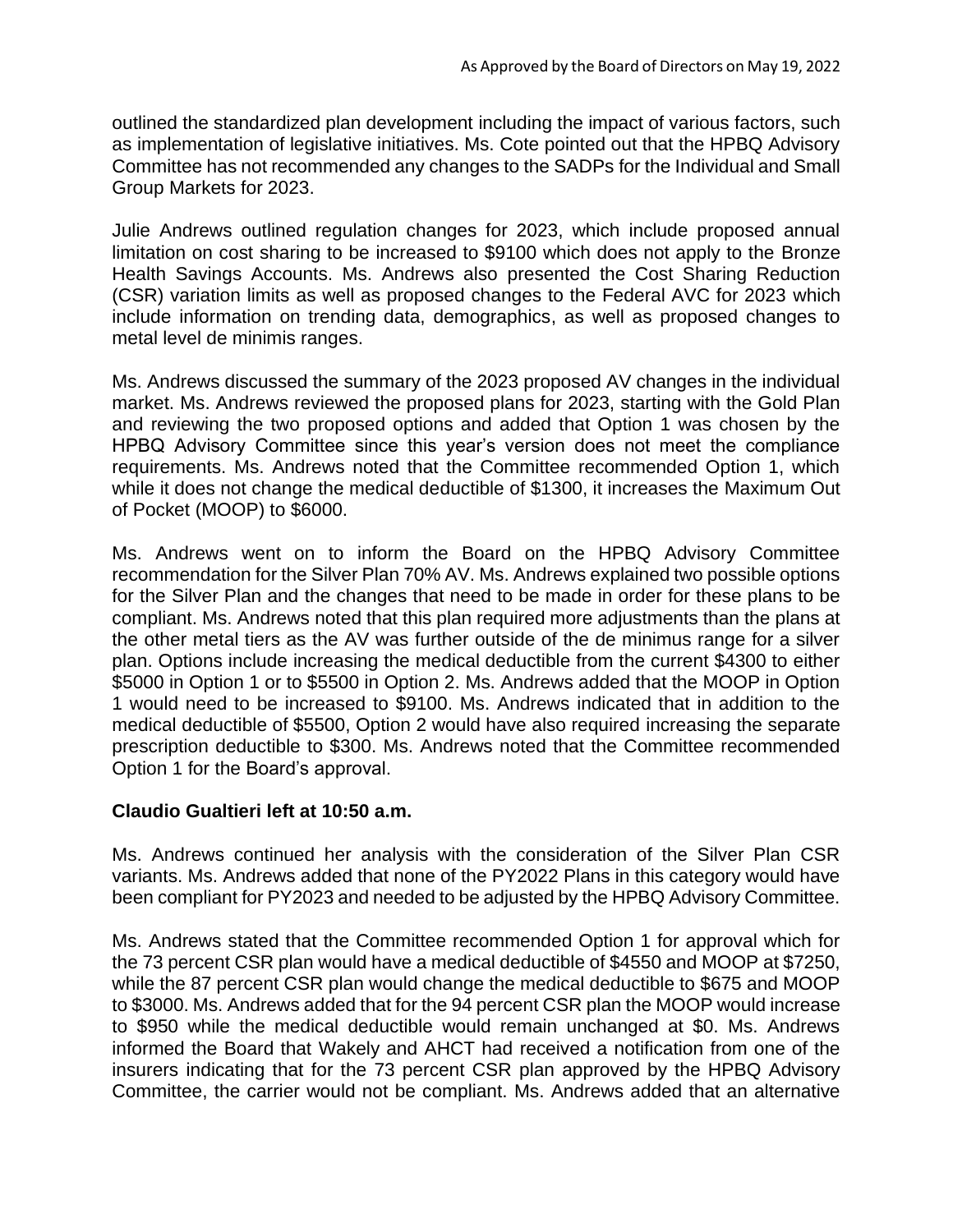option was developed, and the medical deductible would be \$4750 and MOOP would be \$7250.

Ms. Andrews continued with the Bronze Non-HSA Plan with the Committee recommending Option 1 with an increase to the medical deductible to \$8800. Ms. Andrews noted that no changes were required or recommended for the Bronze-HSA Plan.

Kelly Cote, Product Carrier Manager, briefly outlined the summary of recommendations.

Commissioner Deidre Gifford noted that the out-of-pocket costs are going up every year and are generally unaffordable. Ms. Gifford added every year cost to the consumers is increasing to meet the compliance issues. Ms. Gifford stated that continuation of this trend would spell continued challenges in the future unless the Board would have some role in advocating for improvements in the rate of cost growth and cost of care. Ms. Gifford encouraged the Board in being more proactive in the area of cost-containment and to make concrete steps in working with the Exchange's partners.

Chair Charles Klippel agreed with Commissioner Gifford's statement and adding that the Board should examine the ways in which it can contribute more toward achieving this goal.

### **Commissioner Deidre Gifford left at 11:01 a.m.**

Mr. Doolittle added that as a Healthcare Advocate, he has been encouraging the annual rate review process to be used to bring in specific high-cost providers to justify and explain their prices. Mr. Doolittle said that transparency and accountability of the high-cost providers needs to be examined. Mr. Philpott added that those AHCT customers who do not receive any Financial Assistance (FA) are the ones who suffer the most when premiums rise since they have to pay 100 percent of the premium cost as well as costshares.

Mr. Michel added that Office of the Health Strategy (OHS) which is headed by AHCT Board member, Victoria Veltri, also tries to tackle this issue and the Healthcare Cabinet, in which AHCT also participates, discusses it. Mr. Michel stated that AHCT will be more active in this important area. Ms. Veltri added that legislative actions are underway and data collection will be crucial in determining policy decisions that would affect the cost of care.

#### **Victoria Veltri left at 11:04 a.m.**

Chair Charles Klippel requested a motion to approve Option [1] presented by Wakely Consulting on behalf of Exchange Staff as the Standard Gold Plan for Plan Year 2023. Motion was made by Grant Ritter and seconded by Paul Philpott. Roll call vote was ordered. **Motion passed unanimously.**